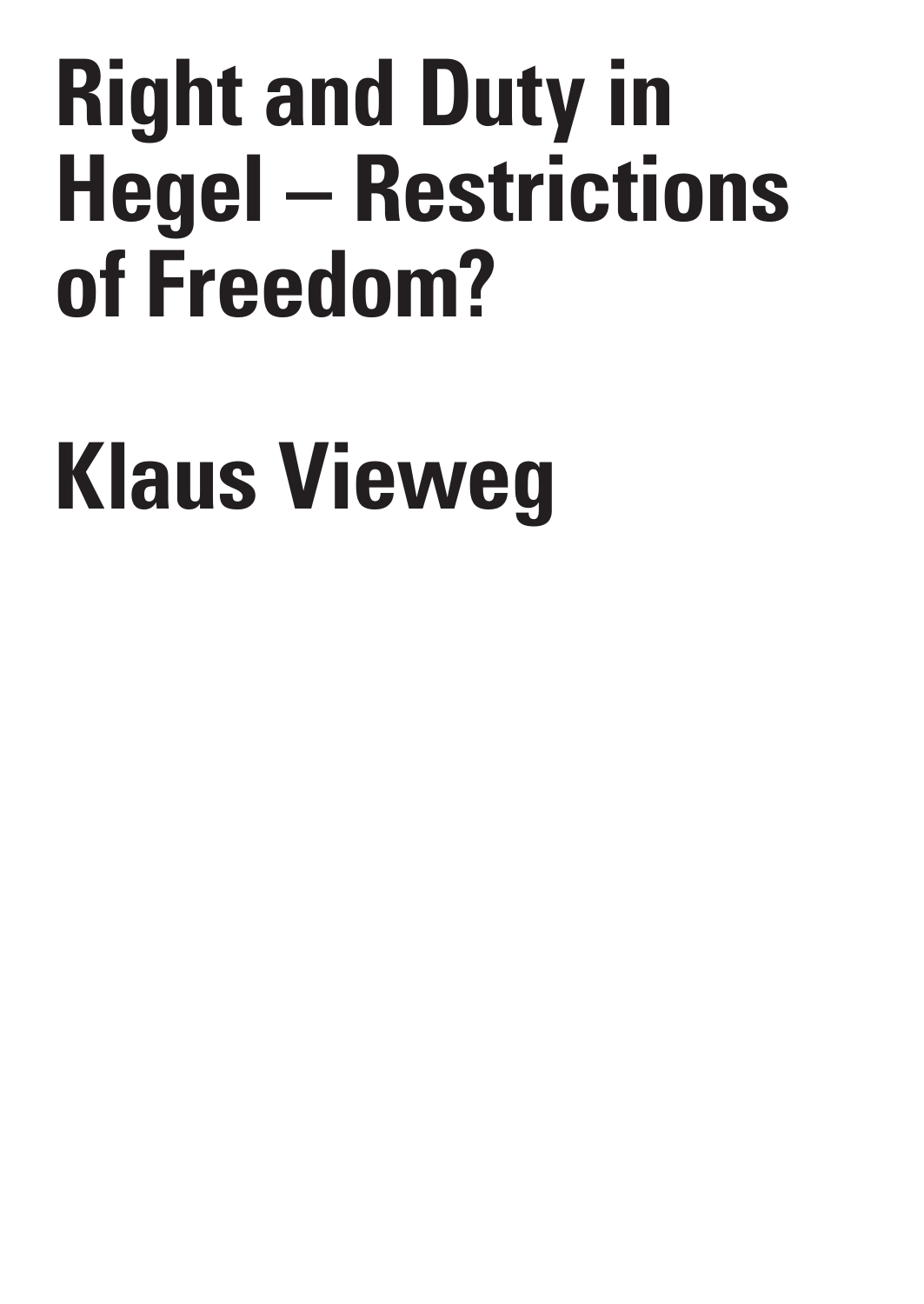**Abstract:** Two mutually linked ends stand at the forefront of this article: firstly, and mainly, this ought to be a contribution to the contentual sharpening of the understanding of freedom with Hegelian arguments.In particular, it is a matter of determining in a precise way the relationship between freedom and arbitrariness. Can one speak philosophically of a justified *restriction* (*Einschränkung*) of freedom? What is to be done, secondly, is to concisely indicate Hegel's concept of freedom and right, *the belonging together of right and duty.*

What remains crucial here is that this right of reason and the duty inseparably linked to it represent *no limitation of freedom*. The doctrine of right is an immanent doctrine of duty. There is no right without duty and vice versa. Hegel: A human being has rights insofar as he has duties, and duties insofar as he rights. The duty is a restriction not on freedom, but only on arbitrariness. Duty is the winning of *affirmative* freedom. Right and duty *restrict the arbitrariness* as abstract, formal freedom.

**Keywords:** Right, duty, freedom, arbitrariness, limitation of arbitrariness

The word *freedom* is on everybody's lips. In Germany, one invokes it as well as the constitution. But one hears complaints about the 'restrictions of freedom' in view of the pandemic regulations also in other countries. Some even mobilize dreadful comparisons to dictatorships and to the Hitlerian Enabling Act. The dominant public discourse on freedom is cause for a philosophical consideration, since being *familiar* (das *Kennen*) with the word freedom is nowhere near the cognition (das *Erkennen*) of what freedom signifies. Two mutually linked ends stand at the forefront of this article: firstly, and mainly, this ought to be a contribution to the contentual sharpening of the understanding of freedom with Hegelian arguments. <sup>1</sup> In particular, it is a matter of determining in a precise way the relationship between freedom and arbitrariness. Can one speak philosophically of a justified *restriction* (*Einschränkung*) of freedom? What is to be done, secondly, is to concisely indicate Hegel's concept of freedom and right, *the belonging together of right and duty*, as a philosophy background for the German constitution, especially regarding §1. Rational right, this will be the thesis, can be conceived of as existence of the free will, not as its limitations.

Beforehand, some passages on the neuralgic distinction of freedom and freedom of choice (arbitrariness): Kant speaks of free arbitrariness as capacity "arbitrarily do as we like".<sup>2</sup> In Nurnberg, Hegel notes: "If in ordinary life we speak of freedom, then we commonly understand it as

Volume 8 Issue 2

C R  $\mathbf{I}$ S I S & C R I T  $\mathbf{I}$ Q U E /

<sup>1</sup> For this, also Vieweg 2012 and. Vieweg 2020.

<sup>2</sup> Kant 1907, p. 213. On Kant's and Hegels views, Krijnen's instructive article: Krijnen 2018.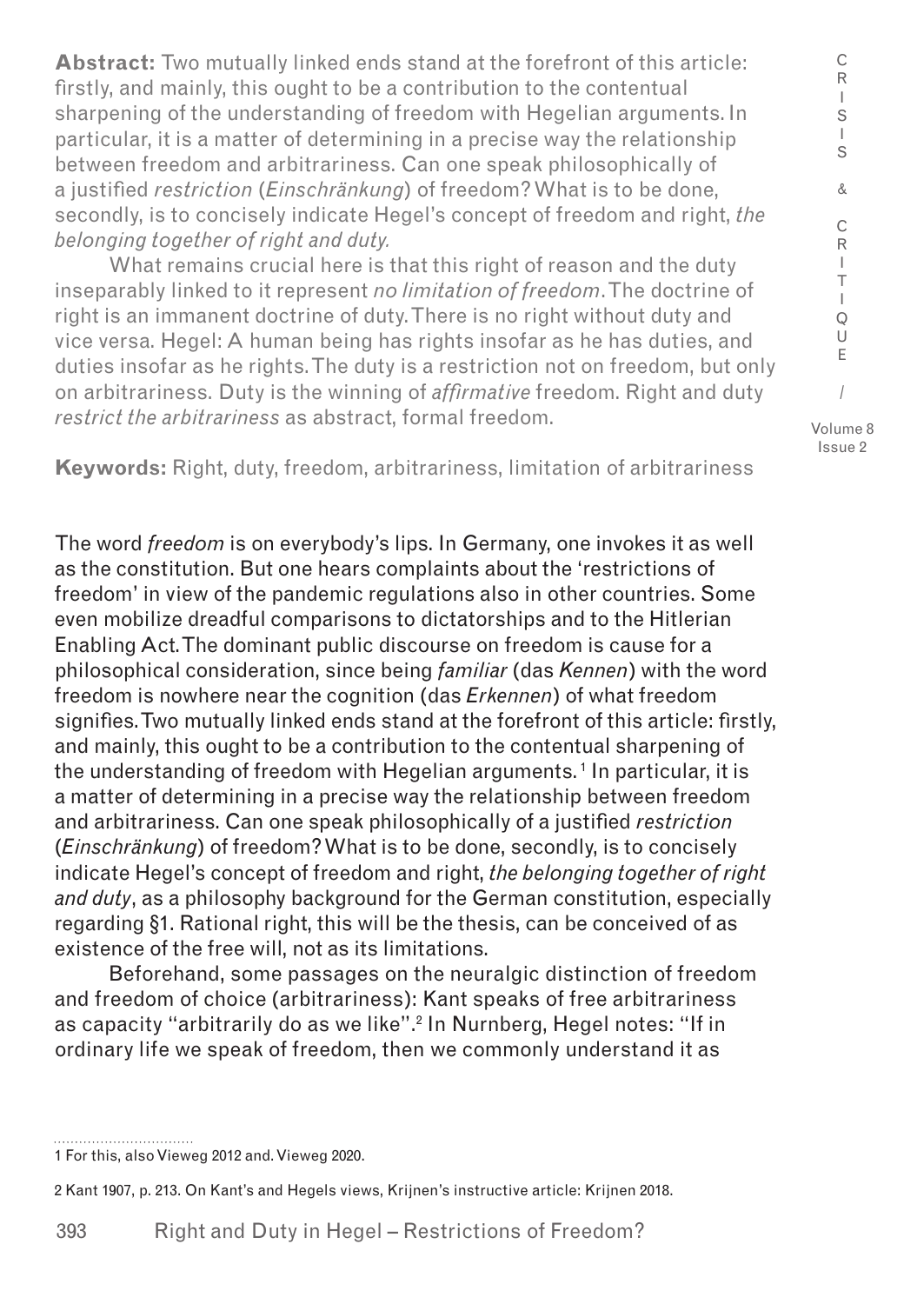arbitrariness or as relative freedom from me to do or not do something."3 The opinion dominates that freedom "is the ability to do what we please."<sup>4</sup> Freedom is in this view identified with the possible choice of variants of the action, with a choosing of possibilities. Such statements Hegel takes to be an entire lack of education of thought, a superficial understanding, which today experiences an unimagined boom. "Caprice [*Willkür*], of course, is often equally called 'freedom'; but caprice is only non-rational freedom, choice and self-determination issuing not from the rationality of the will."5 Freedom appears as a state, in which we can do whatever we want – but *what* we want, this is precisely question. 6With this reduction of freedom to arbitrariness, all 'limitations of arbitrariness, of the supposed freedom are (dis)qualified as coercion, restriction, interference or repression. "It is the common view that one is limited in one's freedom through the state, through the law."7 This must be shown to be itself a highly limited, narrow(-minded) conception.

Volume 8 Issue 2

C R I S I S & C R I T  $\mathbf{I}$ Q U E /

## **The General Structure of the Free Will**

In a first step, this will be substantiated by spelling out the three fundamental paragraphs 5 to 7 of the Hegelian *Philosophy of Right* as well as its introduction and by uncovering the logical foundations of the concept of the free will.<sup>8</sup> Only thereby an appropriate interpretation of Hegel's concept of freedom can be worked out. The whole argumentation rests, according to Hegel, "on the logical spirit" as it has been developed in the *Science of Logic.*<sup>9</sup> Here a broad spectrum of lessons from the *Logic* comes into play, from indeterminacy and determinacy, infinity and finitude, reflection and understanding, universality, particularity and individuality, end, immanent negation to limit and ought-to-be (*Sollen*). We will examine Hegel's conception of the *foundations* of freedom, of the foundational determination ('substance') of the will from the the specific perspective of the discourse on restriction – in Hegel's words: "*Restriction*, – egregious mistake."10

3 Hegel 1970a, p. 226. Translation, F.R. 4 Hegel 2008, p. 38. 5 Hegel 1975, p. 98 6 Cf. Henrich, D. (1983), p. 64. 7 Hoppe, H. (2005), p. 43. 8 Cf. on this extensively Vieweg, K. (2012), 57-96. 9 Hegel 2008, p. 4f. 10 Hegel 1996, p. 82. Right and Duty in Hegel – Restrictions of Freedom?394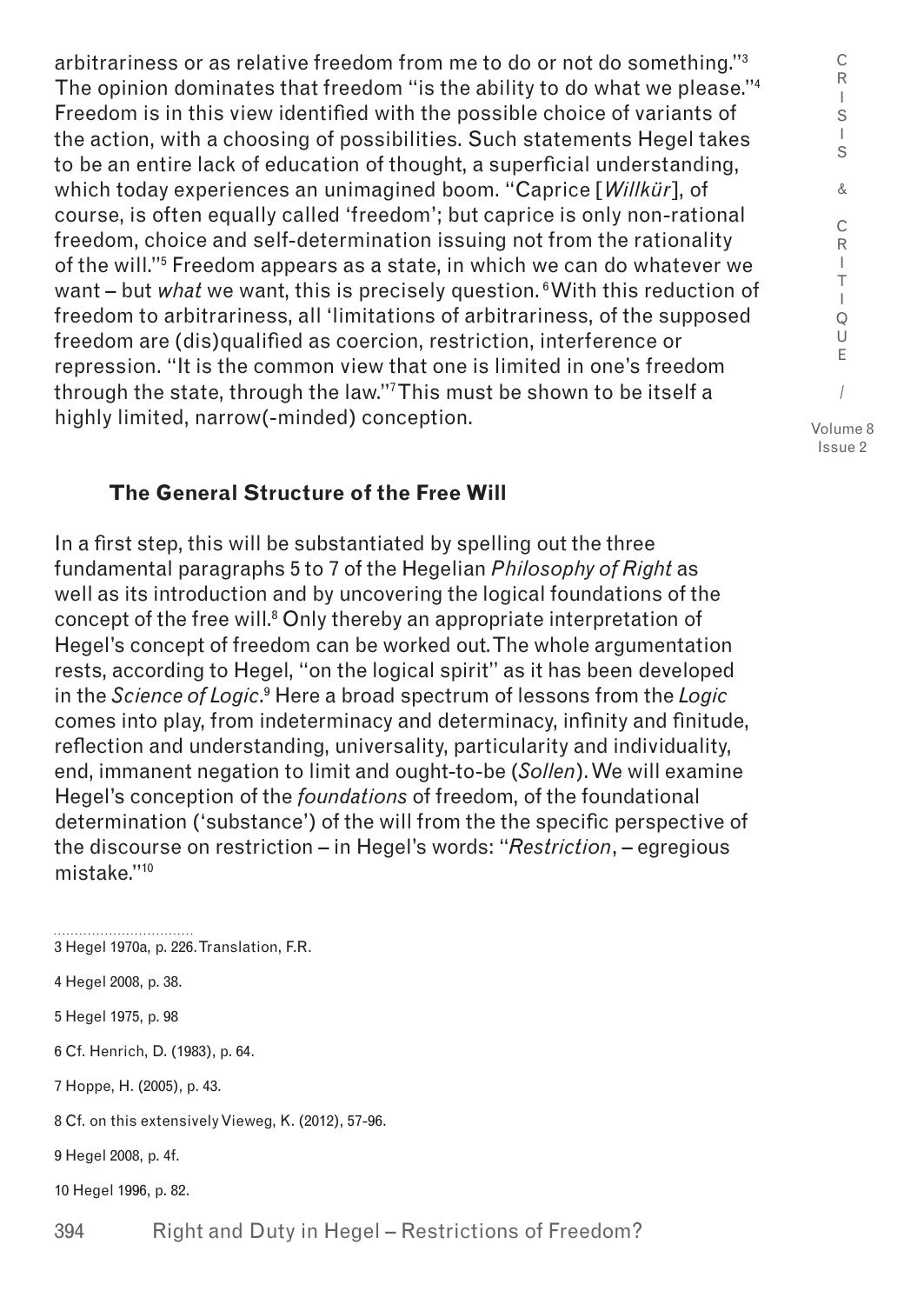§5 makes explicit the moment ALPHA, the pure indeterminacy, in which every *restriction* seems dissolves, the *limitless* infinity of absolute abstraction or universality – the pure thought of the I. Thinking and willing are not opposed to one another as two peculiar faculties. ALPHA is only *one* side of the framing of the will, the absolute possibility, to disregard any determination. No content can here be taken as a 'limit', but anything determinate or particular of the will appears to be a restriction – the particularity is supposedly in the first universality extinguished.' ALPHA represents an indispensable moment of freedom. But the deficit of the understanding consists in inadmissibly elevating this necessary element to be "the sole and supreme one."11 The reduction of the free will to this is what Hege describes as position of negative or empty freedom, of the freedom of the understanding.

Logically speaking, this is an attempted exclusion of particularity from the content of willing, the assertion of an incompatibility between the alleged pure universality with particularity, which appears which seems to be absorbed and to have vanished in the abstract universal. But this empty universality as indeterminacy is itself already the other of "what it does *not* mean to be" – notably something *finite, one-sided, restricted*: "The indeterminate is itself the determinate, because it is opposed to the determinate."12 The universal is thereby *in advance, not as only supervening later*, posited as the particular. I negate all limits and am thereby limited myself, *one-sided*, merely *one* of *two* sides. Logically, the moment BETA, the particularity, already lies within the moment ALPHA. The first word of §6 expresses this: *At the same time* (*Ebenso*), the I is something particular, something determinate, something positing a determine content with its willing. BETA is not added. This second moment is already contained in the first and only a positing of what the first has been in itself. ALPHA is as the first not the true infinity and universality, but also only something determinate. Because it claims the abstraction from all determinacy, it does not remain without determinacy. To be as something abstract, indeterminate is just what is its *singular* determinateness and therefore its defectiveness – "this abstraction is the *limit* (*Schranke*)."13

The moment BETA, the particularity, does come to the fore as limitation of the dimension of the will described with ALPHA, as negation of the first. It now seems as if the will relinquishes its freedom therein.14 The understanding or else the reflection often takes the allegedly indeterminate, unlimited to be more admirable, as the highest,

................................ 11 Hegel 2008, p. 30.

12 Henrich 1983, p. 60; also Hoppe 2005, p. 44.

13 Hegel 1996, p. 54.

14 Cf. Hoppe 2005, p. 44.

S I S & C R I T  $\mathbf{I}$ Q U E / Volume 8 Issue 2

C R  $\mathbf{I}$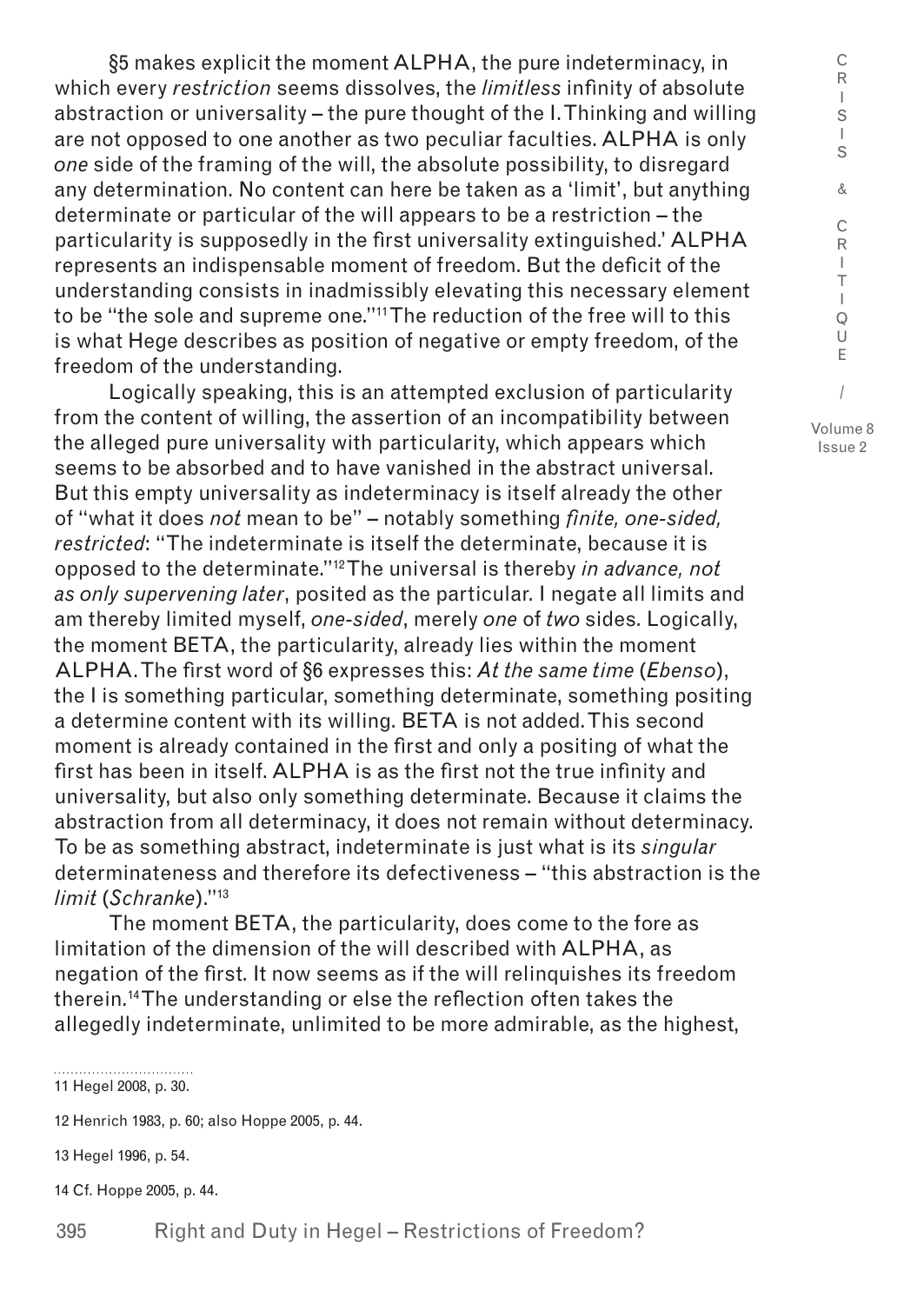as freedom itself.15 But the transition from ALPHA to BETA is not simply the path of limiting something unlimited, but BETA also sublates "the previous limit", namely the abstract universality. Thereby one exactly "exchanges one limit with another."16 Hegel's summary is: ALPHA and BETA, the indeterminate as well as the determinate, the infinite as well as the finite are limitations, one-sidednessess. We are dealing with the "going over and across of one limit (but only) to another."<sup>17</sup> Both elements are only two indispensable, yet inaccessible sides of the determination of the free will. Their *two*-someness (Zwei-*heit*), their dualism must therefore be overcome, universality and particularity must be brought to one-ness / unity (Ein-*heit*), i.e. must be logically 'joined (*zusammengeschlossen*)' together. "The first two moments – that the will can abstract from everything and that it is *also* determined… are readily admitted" – but the third, the logical speculative tying together the understanding declines.18 The particularization is often interpreted as an 'addition', thus not logically rigorously derived. The understanding operates abstract and disjunctively, remains within the dualism of the two sides. Therefore, the indeterminate and determine will persist as onesided. The logical derivation, the joining together of ALPHA and BETA can only succeed insofar as the third element GAMMA is already present in ALPHA and BETA – the immanent negativity. Hegel gives in § 7 a decisive hint to the logic of the concept in the *Science of the Logic*, to the logical structure of universality, particularity, and individuality.

The universality is already immanently posited as particularity as well as the particularity is posited as universality; the will remains a) unlimited in its limitation, b) the universality is included in the particularity and c) the positive is tarrying with the negative.19 GAMMA as logical individuality fixates true self-determination – remaining *at one* with itself in its identity with itself, the universal, and positing itself as the negative of itself, as determinate, limited.<sup>20</sup> In this version of the freedom of the will ALPHA and BETA as indeterminacy and determinacy are moments of GAMMA, of the concrete concept of freedom.

- 15 Hegel 2008, p. 29.
- 16 Hoppe 2005, p. 45.
- 17 Hegel 1996, p. 54.
- 18 Hegel 2008, p. 32.
- 19 Henrich 1983, p. 61.
- 20 Hegel 2008, p. 32f.

396 Right and Duty in Hegel – Restrictions of Freedom?

R I S I S & C R I T  $\mathbf{I}$ Q U E / Volume 8 Issue 2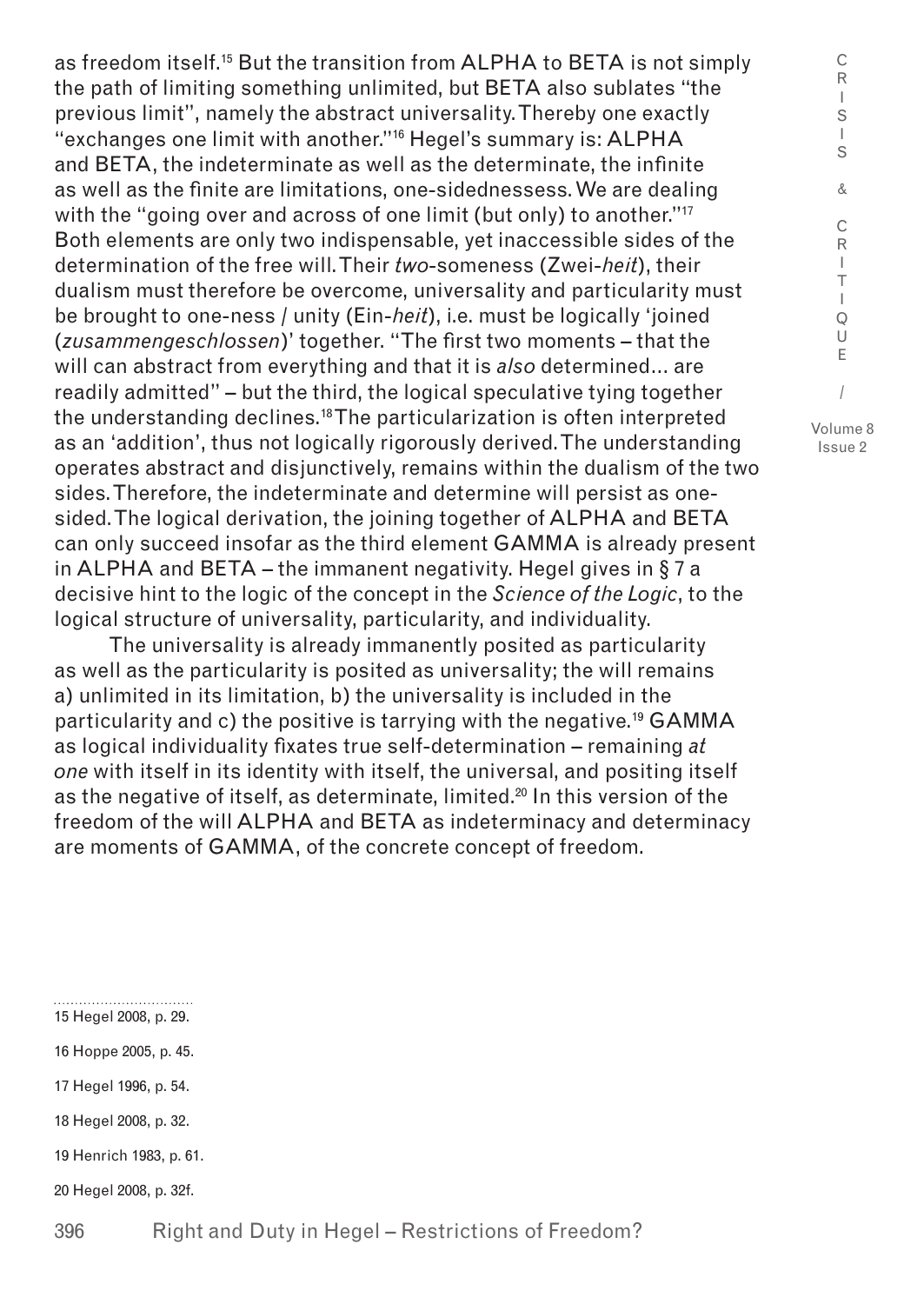### **Formal Self-Activity and the Selection of Variants**

The formal will, the will from the perspective of the understanding, remains within the paradigm of self-consciousness, i.e. in the dualism of the will as subjective positing of an end on the one side and on the other side the relation of it to a given, found object, the 'discovering of an outside world', that is not explicitly assigned to the essence of freedom – on the one side, the Kantian self-beginning of a state, on the other side the realm of causality.<sup>21</sup> Hegel recalls in distance from the pattern of consciousness decidedly the new paradigm of *spirit* that is already at play here. We are in the sphere of (objective) spirit. The *mere* presupposing, the pure availability (*Vorfindlichkeit*) of the world without the unity with the creation or construction of this world, which is proper to the concept of *spirit*, would be one-sided.22 The free will has itself as an object, its determinations are the own, immanent determinations of the will. The content is "its particularization reflected *in itself*"23, the unity of inner subjective end – in the shape of the *representing*, but not yet comprehensively thinking will – and the actualized end – the positing of the moments of the concept of freedom, the objectification of the determinations contained in it.<sup>24</sup> But the separation of being in itself and for itself that is present in the finite, leads the understanding to prefer the being in itself and to the reduction of freedom to a *capacity*, to the absolutization of *possibility* as supposedly pure indeterminacy. This standpoint of the understanding thus takes the relation to that, which is willed, to be only 'an application to a given matter', an application to something that does not belong to the kernel of freedom. Consequently, in the realization of a possibility lies the limitation of freedom. Again, here the abstraction of freedom comes to effect. Yet, the being in itself is as the allegedly unlimited, absolutely abstract itself limited, because 'it takes *two* to limit" – this is the repeated reminder of the two-someness, to the outlived thought pattern of consciousness, to the dualism of the understanding.

The initially indeterminate will is mine, but not immediately in the form of rationality. As individuality<sup>25</sup> it is conceived of as sublating the status of possibility, as resolving (*beschließender*), actual will. The resolve (*Entschluss*), the un-closing (*Ent-Schließen*) means the opening of the previously 'closed' to the multiplicity of the particular. It is the selection

24 Ibid.

```
397
Right and Duty in Hegel – Restrictions of Freedom?
```
R I S I S & C R I T  $\mathbf{I}$  $\Omega$ U E / Volume 8 Issue 2

<sup>21</sup> In more detail on this Krijnen 2018.

<sup>22</sup> Cf. Hegel 2007 §§ 384 and 386, pp. 18ff.

<sup>23</sup> Hegel 2008, p. 34.

<sup>25</sup> Hegel 2008, p. 32.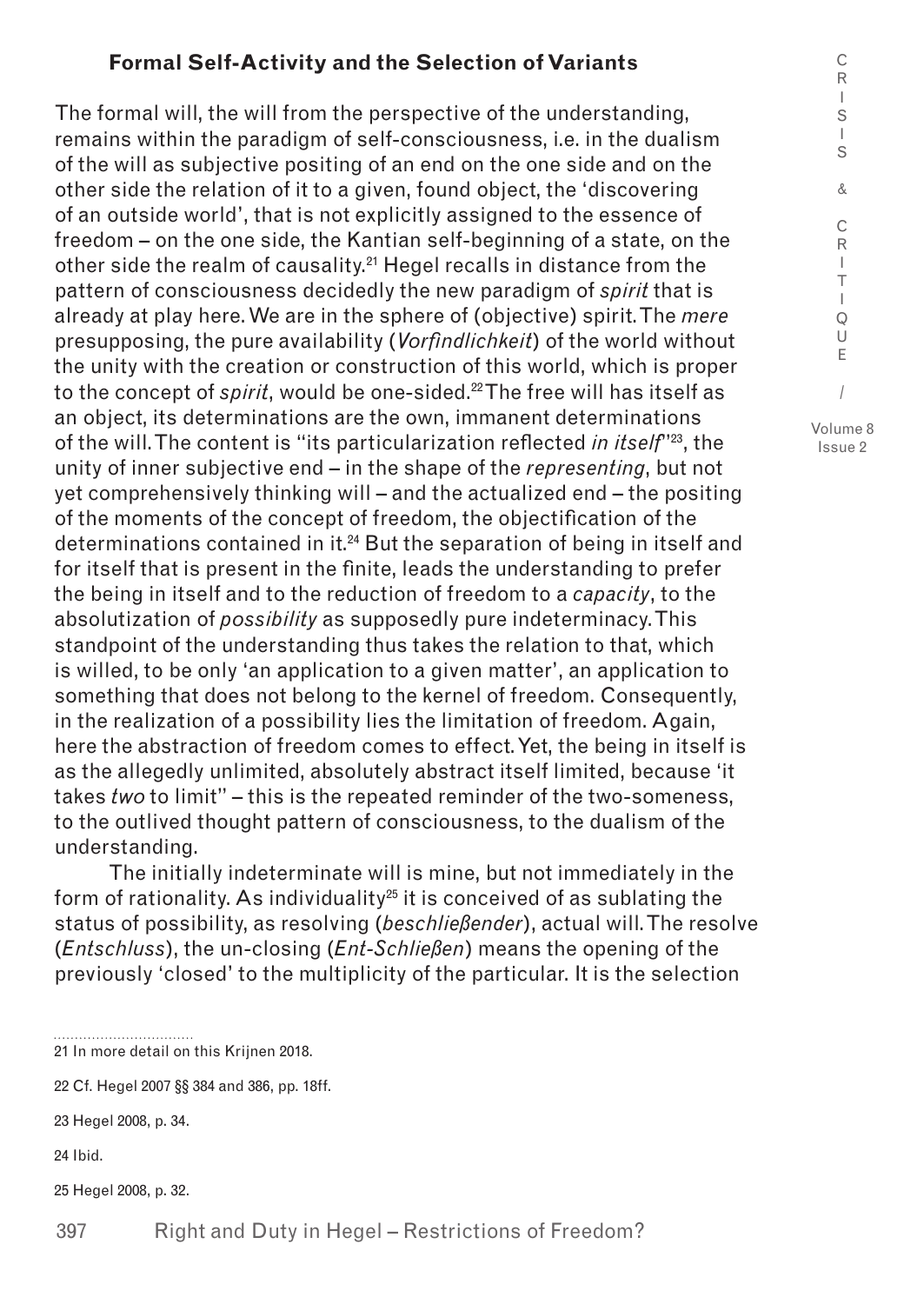of an option to be actualized, it is the possibility to determine oneself to this or to something else. It is the principled potential alternativity of willing, of doing. The possibility now advances to actuality. Yet, the chosen content does not need to be *per se rational*, not compulsorily a content of freedom. Such freedom of the will is according to this preliminary determination the freedom of choice, arbitrariness.

Hegel describes this stage as the formal self-activity, as the formal element of free self-determination. One selects, elects from the pool of possibilities one variant. It is an election (*Küren*) of the will, a content is chosen – the electors (*Kurfürsten*) elected (*küren*), selected a determinate candidate to be emperor. 'I will because I will *this'* – Wilhelm or Friedrich as emperor. With such a sovereign act I could also decide something else. In arbitrariness we get contingency in the shape of willing. The will is not determined by the concept of the will<sup>26</sup>, it does not have itself as content. The latter is initially only found. With the equation of arbitrariness and freedom one would have to designate crime or terror as free action, since the respective agent has chosen it. Thus, it is only about the abstract *certainty* of the will of its freedom, not already about the free will in its full determinateness, which must rest not merely on certainty, but on *rational thinking*. In arbitrariness, Hegel sees the will as contradiction, a necessary but not sufficient moment of freedom.

Only the rationally determined will can be regarded as free will, due to the thinking unification of universality and particularity, the overcoming of the dualism of the moments ALPHA and BETA represented by the understanding, the overcoming of the reflecting will. Hegel insists on "thinking *asserting* itself in the will"27, on *conceptual* thinking. Whoever here, at this neuralgic point of the conception of a philosophical understanding of freedom appeals not to this thinking, not to knowledge and science, but instead to other instances such as mere opinion, enthusiasm or feeling, "robs humanity of all truth, worth and dignity."<sup>28</sup>

In the later § 140, Hegel speaks "*of subjectivity that claims to be absolute*"29, that merely only opinionates and assures. This pure dogmatism of opinions decidedly refuses examination and demonstration: the subjective conviction that one's own discretion then counts as the unique cause for determining action. Instead of examined knowledge there is a "transcending"30 (*überfliegende Eitelkeit*) of all objectivity resulting in the whateverism of presently dominating

26 Ibid., p. 37f. 27 Ibid., p. 42. 28 Ibid. 29 Ibid., p. 138. 30 Ibid., p. 144.

398 Right and Duty in Hegel – Restrictions of Freedom?

S I S & C R I T  $\mathbf{I}$ Q U E / Volume 8

Issue 2

C R I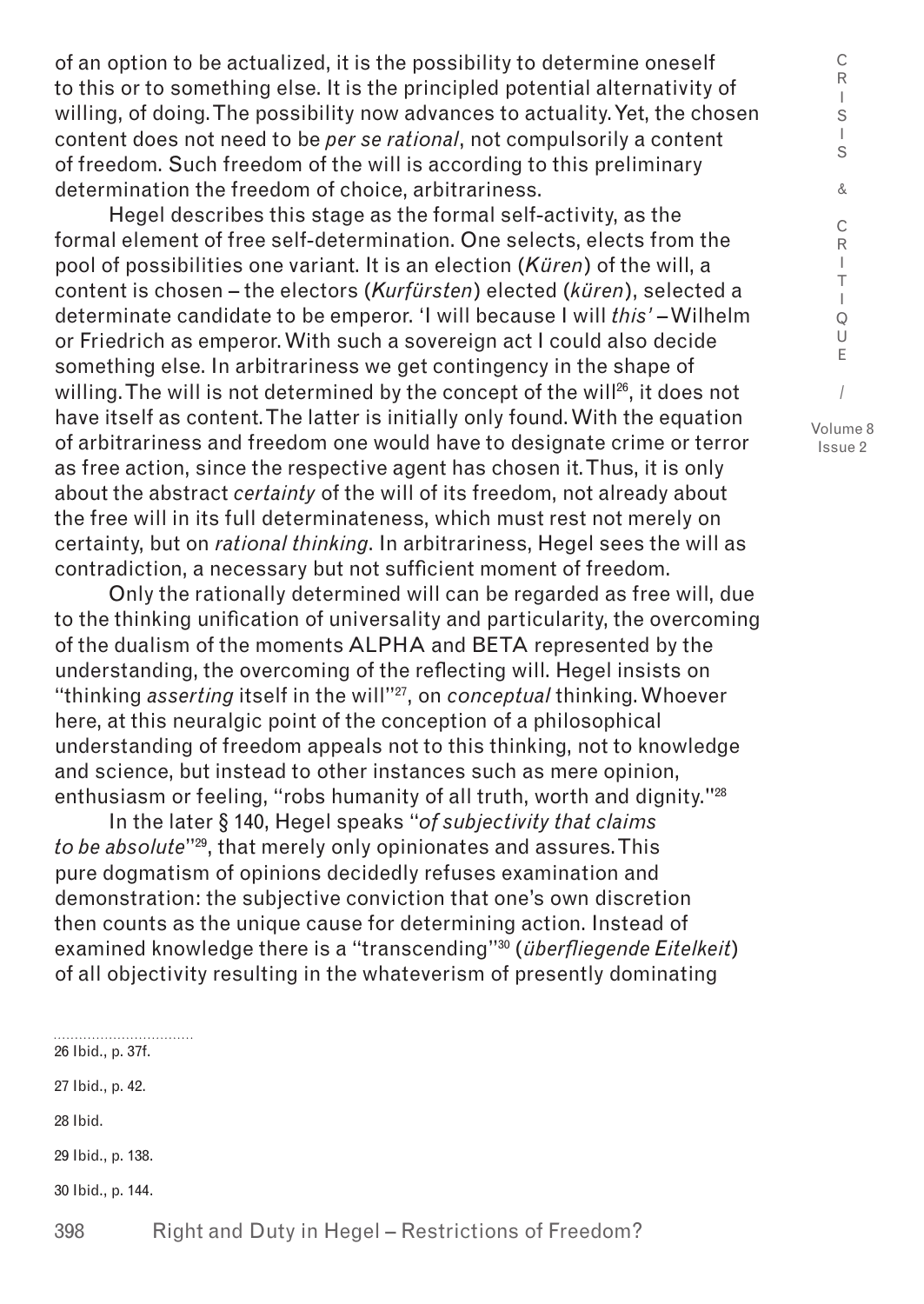relativism. With this goes along the discrediting and degradation of truth and science, the downgrading of philosophy to a game without obligations – here and now this holds, tomorrow something else and the day after again something else till St. never-never day. Everything untouchable, unbreakable, inalienable, unconditional, eternal is put under the suspicion of Metaphysics. We are dealing with the *arrogantia*, the selfishness (amour-propre), self-importance, arbitrariness in its complete unlimitedness, with a subjectivity which hones itself as the *sole* validity. "In the fire of vanity, everything else is burned."31 Mein good heart, my good intention, the reasonability of my inner convictions ought to offer a total justification of the action. Now, if someone asserts the possibility of error, the answer is 'to err is human'. Hegel sees dishonesty in this, since the relativity is praised as the highest and holiest and this is, however, in a second step rendered as trivial, accidental, or erroneous – "if I cannot know the truth, for then it is a matter of indifference *how* I think."32 This understanding of tolerance presenting itself as diversity and openness in the sense of *indifference* of particular content<sup>33</sup> led to the fact that there could no longer be "any rational judgment of good and evil, honorable and shameful decisions."34 Reason and delusion then had the same rights – such a tolerance would be an exclusive one to the advantage of unreason.<sup>35</sup> Those who rely on the arbitrariness of mere discretion, instead of on tested knowledge, – each relative thing, every particularity as well as every time or every culture etc. etc. has its own truth – pay homage to the hip, fashionable, but self-refuting relativism and massively endanger the modern project of freedom.

The rational will, based on comprehending thought present a selfrelation, the self-determination of the will: the free will which wills the free will.36 The existence of the free will Hegel conceives categorically as *right*, freedom as idea, as its concept and the latter's realization. The determinations of the will are expressed as formations and stages of right, the conceived system of right as 'realm of realized freedom'. What remains crucial here is that this right of reason and the duty inseparably linked to it represent *no limitation of freedom*. The doctrine of right is an immanent doctrine of duty. There is no right without duty and vice versa. Regarding ethical life as highest stage of right, Hegel remarks that the determinations of right correspond to binding duties of the actors. Therefore we do not

31 Hoppe 2005, p. 142.

32 Hegel 2008, p. 147.

33 Hegel 1996, p. 282.

34 Hegel 2008, p. 145.

35 Ibid.

36 Hegel 2008, § 27.

399 Right and Duty in Hegel – Restrictions of Freedom?

I S I S & C R I T  $\mathbf{I}$ Q U E / Volume 8 Issue 2

C R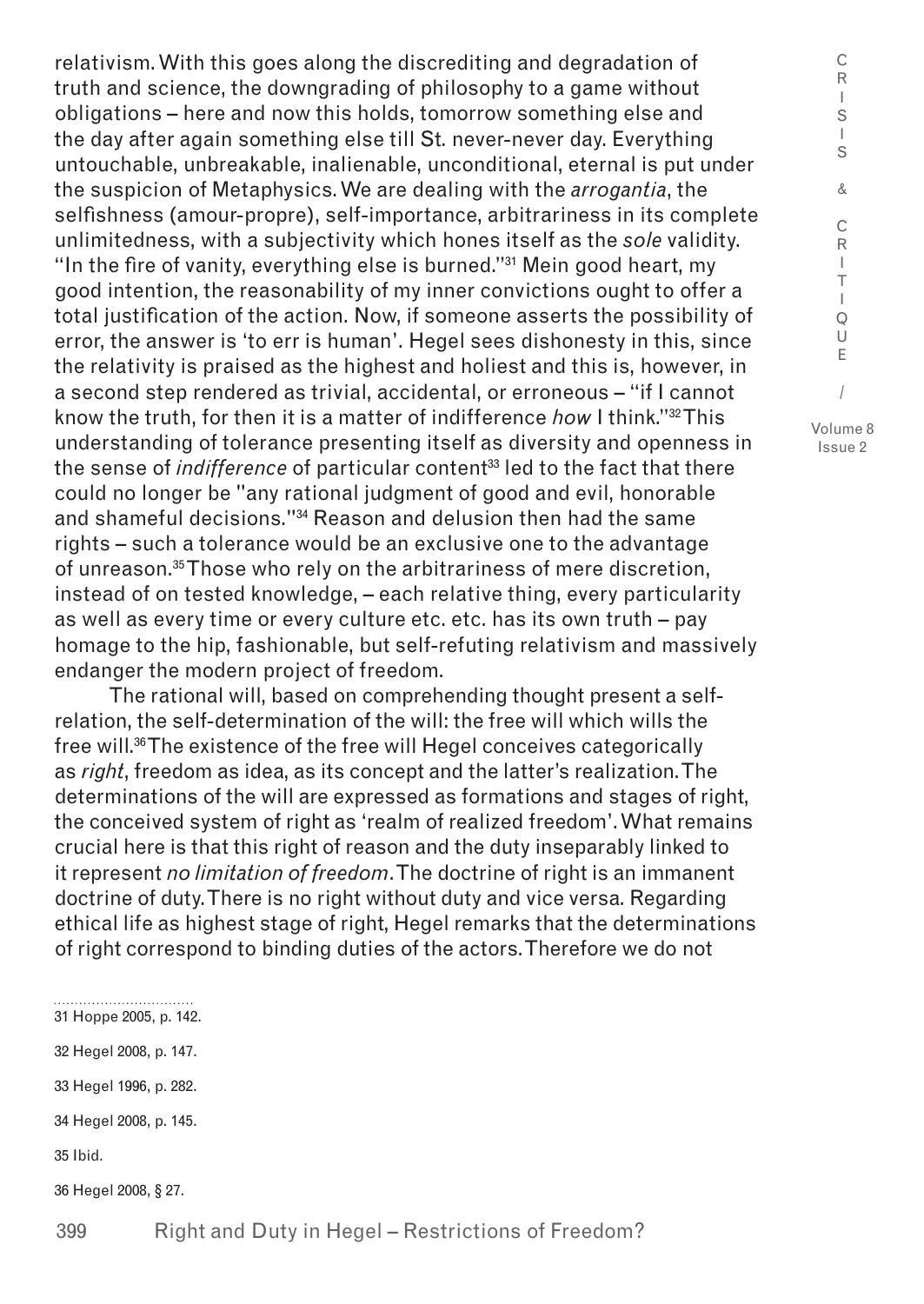constantly need the postscript "that 'this determination is therefore a duty for human beings.'"37 In the identity the universal and particular will in the will as individuality "*right* and *duty* coalesce, and… a human being has rights insofar as he has duties, and duties insofar as he rights."38 The duty is "a restriction not on freedom, but only on freedom in the abstract, i.e. on unfreedom. Duty is the… winning of *affirmative* freedom."39 Right and duty *restrict the arbitrariness* as abstract, formal freedom. In a rationally shaped right and its corresponding duty we have the liberation of the individual to substantial freedom. The perspective of negative freedom claims that through rights, duty, or the state freedom will be restricted. Insofar as the definition of right is grounded in the will of the *particular* individual, as it takes it as starting point, as first and as substantial element, the rational can certainly only be seen as *restricting* freedom. But Hegel emphasizes again that in the realm of right the *restrictions are sublated*. Rational right does *not* come with a restriction of freedom. The determinations of right are not negative, not restrictive against freedom. Freedom is present in right.

The apparently small difference between the freedom of choosing (freedom of choice, arbitrariness) and truly, reason-based freedom is getting a fundamental significance. Hegel sees in the rational laws and institutions instruments for the restriction of arbitrariness, of the narrowminded will, but by no means restrictions of freedom.

#### **The Medley of Arbitrariness**

A particular threat to a modern concept of right arises from the ideology of market fundamentalism, especially from its reduction of freedom to the freedom of choice. The market as '*medley of arbitrariness*', as system of "ethical life" being "split into its extremes and lost"40, a community of necessity- and understanding, as sphere of all-sided dependence, is described as *free*. But its rational regulation and formation is the condition of its existence.41 This structure of the contingent and arbitrary rule of particularity, as space of the heteronomous and contingent cannot adequately regulate and administer itself, since it tends to self-harm and self-destruction. Similar to the understanding, the finite determinations in this structure of the understanding are unfounded and swaying and the edifice built on them collapses in on itself without rational regulations. The dominion of arbitrariness shaping the market comes into an infinite

37 Ibid., p. 156. 38 Ibid., p. 161. 39 Ibid., p. 157. 40 Ibid., p. 182. 41 Cf. Stiglitz 2010; Vieweg 2012, pp. 269-344.

 $\mathbf{I}$ Q U E /

C R I S I S & C R I T

Volume 8 Issue 2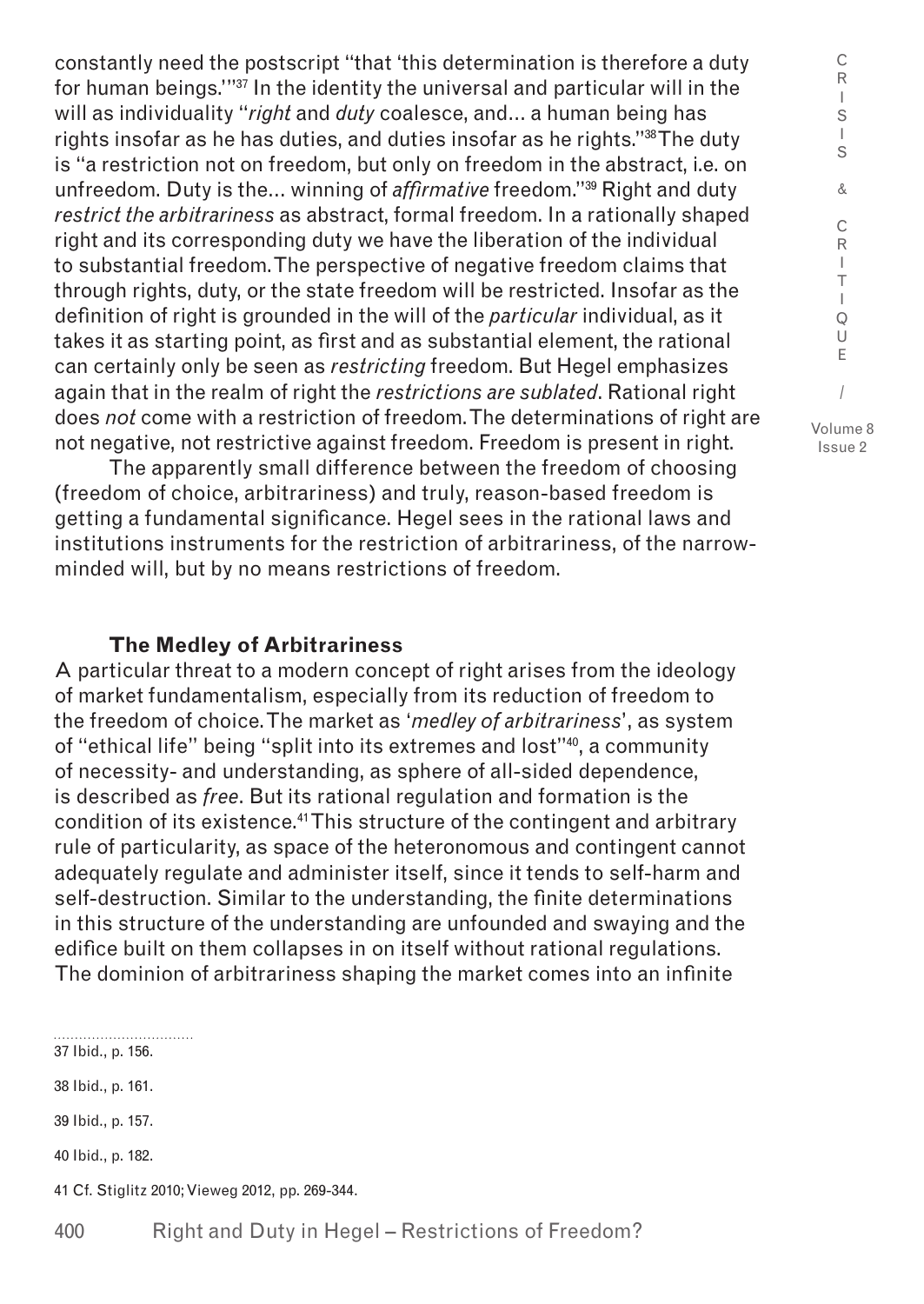progress, into the bad infinity, the logical crux of the understanding. This leads to *immoderation*: arbitrariness, opinion, wealth, and poverty are immoderate.

The state, on the other hand, is reduced to institutions, he is supposed to limit free action through coercion. The protagonist of the pure doctrine of self-regulation and self-healing celebrate the market as the true grail of freedom. But obviously it is an arbitrary-contingent concatenation which should neither be demonized nor adulated. Even though, it is an important enabling condition of freedom, one can in no way attribute the characteristic *free* to the market. For decades, such an untenable distortion of freedom, linked with apologetic eulogies of the allegedly free market as well as the misinterpretations and discreditation of the state operated like a pandemic virus.

**Determinate Rights and the Possible Collision of Rights** By continuing to determine the concept of right at the levels of abstract right, morality, and ethical life, a system of determinate, particular rights is unfolded - from the right to life to political rights. In this section, the attention will be directed to relevant links between the understanding of right by the constitutional thinker Hegel and the German constitution. The concept of human dignity, which is constitutive for this constitution, recurs to central ideas of the law of reason.<sup>42</sup> Hegel is without any doubt one of the most outstanding representatives of this thinking. The "definition of the human being" as a free being can move in modern states to the "top of the code of law."<sup>43</sup> In a commentary by the Federal Constitutional Court on §1 – "Human dignity shall be inviolable" – one reads, in a completely Hegelian sense: "The protection of human dignity is grounded in the idea of the human being as a spiritual-ethical being that is geared towards freely determining itself and developing."44

Also with regard to the discourse on limitations, a look into the German constitution is advisable. The particular rights can collide in specific situation in their effectiveness. The substantial rights of free expression and the freedom of the press (laws 4 and 5 of the constitution) have their limitations in the general laws. This means that I cannot say and publish everything in reference to my convenience, my discretion. Holocaust-denial or sedition are just no *free* expressions. The freedom of art and science is bound to the content of the constitution, especially to the unimpeachable, inviolable human dignity. Whoever denies it, cannot

42 On this Gutmann 2010, p. 2.

43 Hegel, 1996, p. 33.

44 BVerfGE 45, 187, 227; BVerfGE133, 168, 197.

R  $\mathbf{I}$ S I S & C R I T  $\mathbf{I}$ Q U E / Volume 8

Issue 2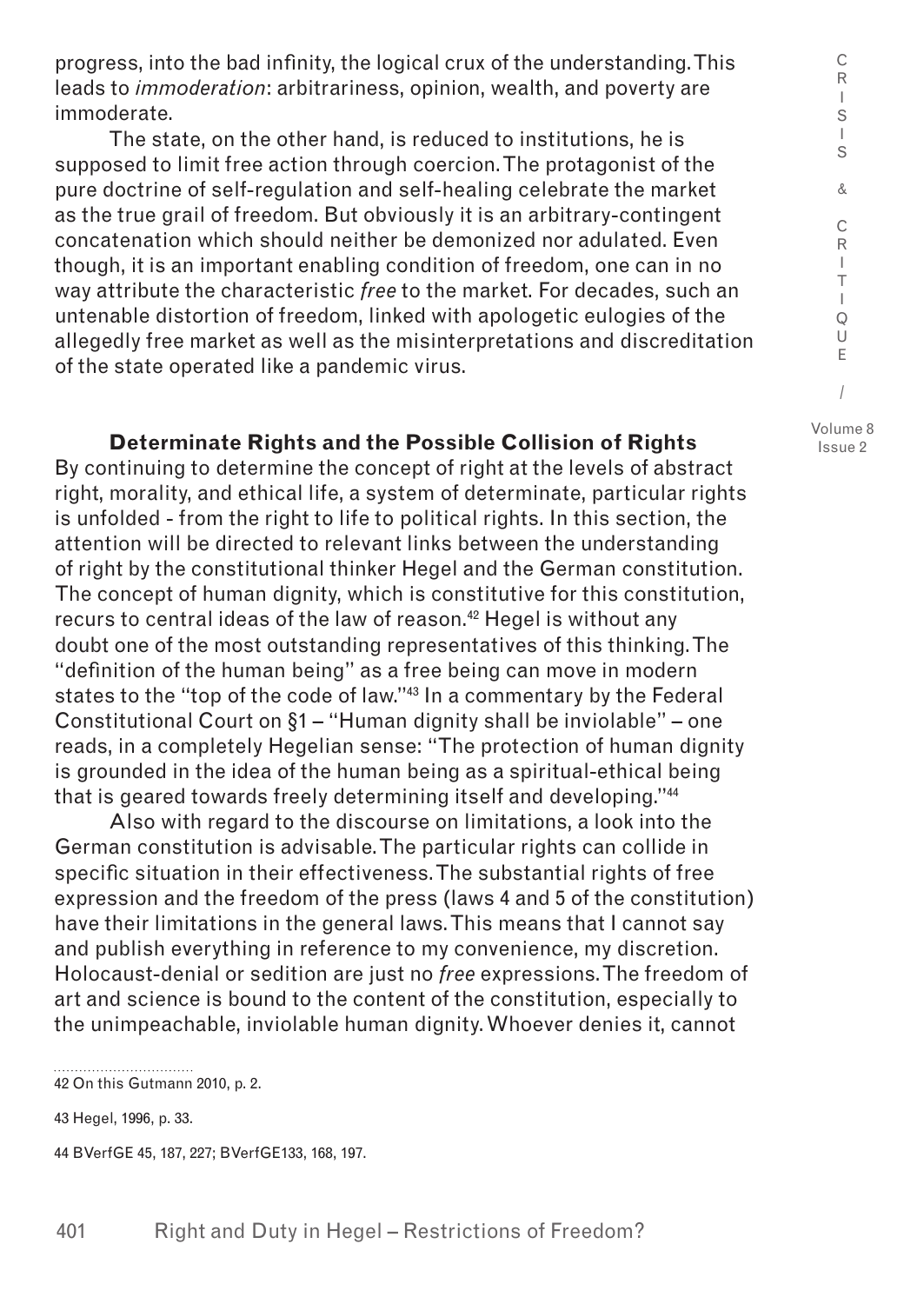invoke the indicated right. Right 8 of the constitution, about the freedom of assembly, stands under the reservation that this right can be limited by the law. The rights to freedom of movement and inviolability of the home set out in the laws 11 and 13 of the constitution may be temporarily and appropriately restricted in case of necessary danger-prevention, such as the explicitly mentioned danger of epidemics.

A decisive principle of the Hegelian theory of personality is the right to live. "Everyone has a right to live and to physical integrity."45 This command of inviolability or integrity of each individual person has the form of a prohibitory injunction, namely the prohibition to impair or injure this personality. "The freedom of the person is inviolable."46 The *right to life* is a fundamental right, the violation of which affects all other rights and may restrict or exclude them. This mostly concerns m*omentary, acute situations of exception, extreme emergencies*, in which the threat to life is serious, for example, through massive natural disasters, wars, pandemics or other global dangers to life. Here there are 'shifts in weighing' with regard to the overall structure of certain rights; there may be *temporary* and *adjusted, proportionate* limitations in the scope of otherwise normal rights, such as the right of assembly or the right to freedom of movement. In emergency situations such as floods, earthquakes or volcanic eruptions, precisely defined prohibitions on entering certain areas and regions serve to ensure the safety of citizens; the same applies in the event of leaks of toxic substances. For hospital infection wards, there have always been rules for protective clothing, for contact restrictions and certain prohibitions on visits, because of the need to avert danger. Limited quarantine regulations apply to infected persons, which are also enforced against the will of the persons involved.

The possible collision of rights, Hegel demonstrates by recourse to the petty larceny of food. When for example someone who acutely starving steals a bread, this is, according to Hegel, her right, "right – must have life."47 If a human being in such a exceptional situation "can rescue his life by stealing a tiny part of someone else's property, this is no wrong. And it is not fairness, but determine right, *life is an absolute moment in the idea of freedom*."48 A certain right, the property right, was violated, but this was done to claim a *higher* right. "Justified is the conservation of the good whose annihilation would signify the greater violation of right."49 Shifts in the overall structure of particular rights are

45 Fundamental law 2, 2.

46 Ibid. Yet, a law can determine cutbacks even here.

47 Hegel 1996, p. 241.

48 Hoppe 2005, p. 126.

49 Bockelmann, 1935, p. 22.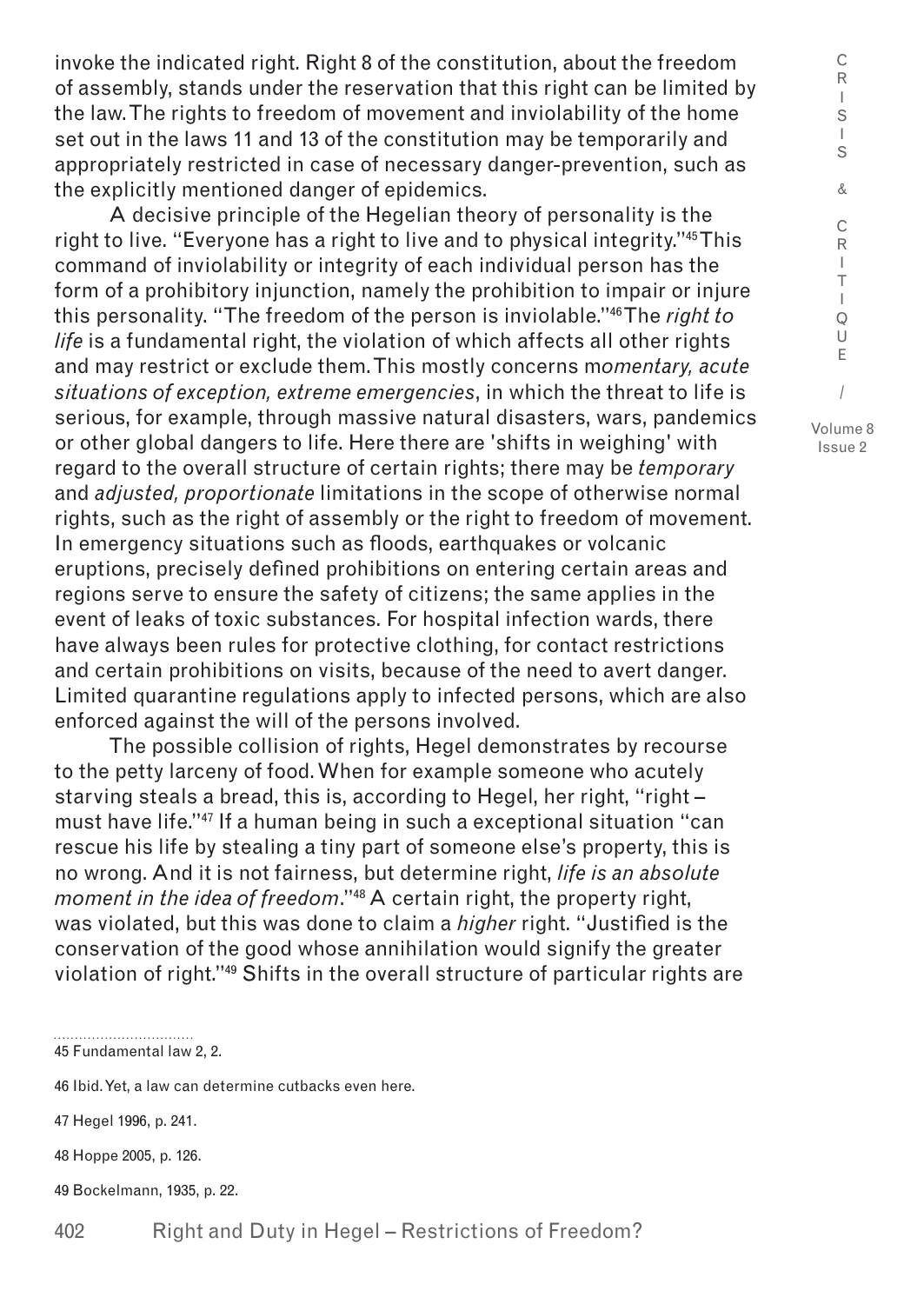to be regulated in the constitutions and, with regard to pandemics and epidemics, in a special infection protection act, which represents a law of defense against dangers to life. In the case of pandemics, a collision of the right to life with, for example, with the right to freedom of movement or the right of assembly may occur. "Life has a right [*hat Recht*] against the strict right."50 The protection of life is an irrevocable *human right* in the aforementioned universal sense of *justice*, the fundamental right to protection from injury, from disease, from the destruction of the natural foundations of life. "If life is lost, what is posited is lawlessness."51 People who exercise the right to demonstrate against the measures taken to contain the Corona pandemic do indeed (often without mentioning it) assert their right to life there as well. The state also has the duty to protect their integrity during these actions. Those involved expect as a matter of fact that they will not be beaten or shot at. Only if the people concerned endanger the health of others and even of their children, expose them to the danger of infection, to being shot at with viruses, do they destroy their own position, their own right, the right of others and the right in general. Robert Pippin provides an example of such a reversal of one's own claim: "Someone playing chess who moved the rook diagonally, and tried to justify his authority to do so that way. The point is not that he is violating that everyone can see in this ideal object, »Chess«, but that he is contradicting himself, his own agreement to play chess and all that commits him to. He is in effect »cancelling himself« out, nullifying his own agency in the pretence of agency. "<sup>52</sup>

In this context, Hegel follows Kant's theorem of the second coercion.53 A first coercion remains illegitimate, it is cancelled as coercion by a second coercion, like a crime by punishment. Insofar as one claims rights, one must also measure them out to all others, has the duty to do so. Reasonable rules certainly force the first coercion, for instance the preceding unreasonableness. Examined knowledge should coerce mere opinions. Such reasonable, *second* coercion, however, is not to be seen repressively and not pejoratively. The first, illegal coercion is, according to Kant, "a hindrance or resistance to freedom", the coercion that is opposed to it, could be regarded as "resistance that counteracts the hindering" of freedom, from where the authority of coercing the first coercion arises.54

50 Hoppe 2005, p. 126.

51 Angehrn, Bondeli, Seelmann 2000, p. 61.

52 Pippin, 2008, p. 74.

53 Hegel 2008, p. 98f.

54 Kant 1991, p. 57.

403 Right and Duty in Hegel – Restrictions of Freedom?

I S I S & C R I T I Q U E / Volume 8 Issue 2

C R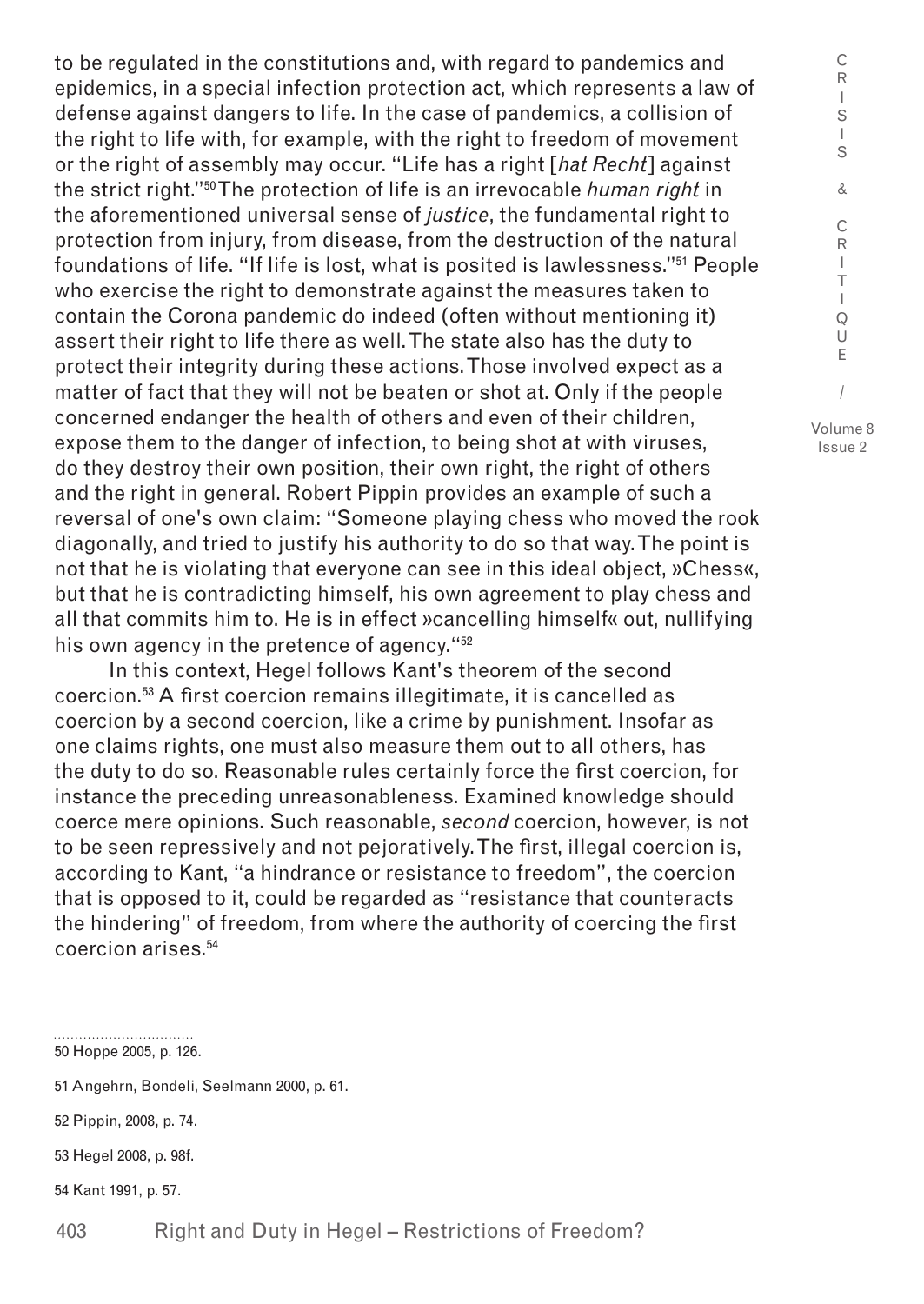#### **Determining Right and Duty Further**

Here, the unfolding of the determinations of the will in the form of a system of rights can only be touched upon in a few basic outlines. In § 486 of Hegel's *Encyclopedia*, right is again stated as the existence of free will, as the existence of all determinations of freedom; this also applies to duty. "That which is a right is also a duty, and what is a duty is also a right."55 The relation of right and duty is then unfolded in the *Philosophy Right* in a gradation, from the step of correlation where it holds that "to a right on my part corresponds a duty in *someone else*" and vice versa.56 Moral duty in me is in the sphere of morality at the same time a right of my subjective will. There is the difference of only inner determination of the will, of subjective duty against its reality, which constitutes the contingency and imperfection, the one-sidedness of the merely moral point of view. In the realm of ethical life, "duty and right return to one another and join together, ... through mediation."<sup>57</sup>This way of mediation, through which the duties of the actors come back to them as the exercise and enjoyment of rights, produces only the appearance of difference or 'asymmetry' of right and duty. But the value of both is the same regardless of the differences of design. Here are just a few examples: citizens have the right to good administration and guarantee of security by the state, which implies the duty to finance the institutions (e.g. tax duty); the right to health maintenance is accompanied by duty to health insurance; the right to exercise a profession contains the duty of professional training. An example of the interplay of right and duty is the fact of education in family and state as spheres of ethical life. Duties are *binding* relations, binding for the will of the subject in the sense of 'asserted', as well as in the sense of the binding together, the union. Article 6 of the German constitution formulates the care and upbringing of children as the right of parents and as the duty incumbent upon them. A fundamental principle lies in the rights of the children, the right to well-being, to upbringing and education, the right to be developed into self-determined human beings.<sup>58</sup> Children are free in themselves, thus not things or slaves; they have the right to be educated to become independent, free personalities. This process of education Hegel understands as the 'second birth of the children, their spiritual birth."<sup>59</sup> The inherent capacity of the child to reason as a human being can be realized through upbringing and

55 Hegel 2007, p. 218

56 Ebd.

57 Ebd.

58 Cf. the Convention on the Rights of the Child, agree in 1989 by the UN, wherein the legal entitlements of children are recorded.

59 Hegel 2007, p. 230

404 Right and Duty in Hegel – Restrictions of Freedom?

C R I S I S & C R I T I  $\Omega$ U E / Volume 8 Issue 2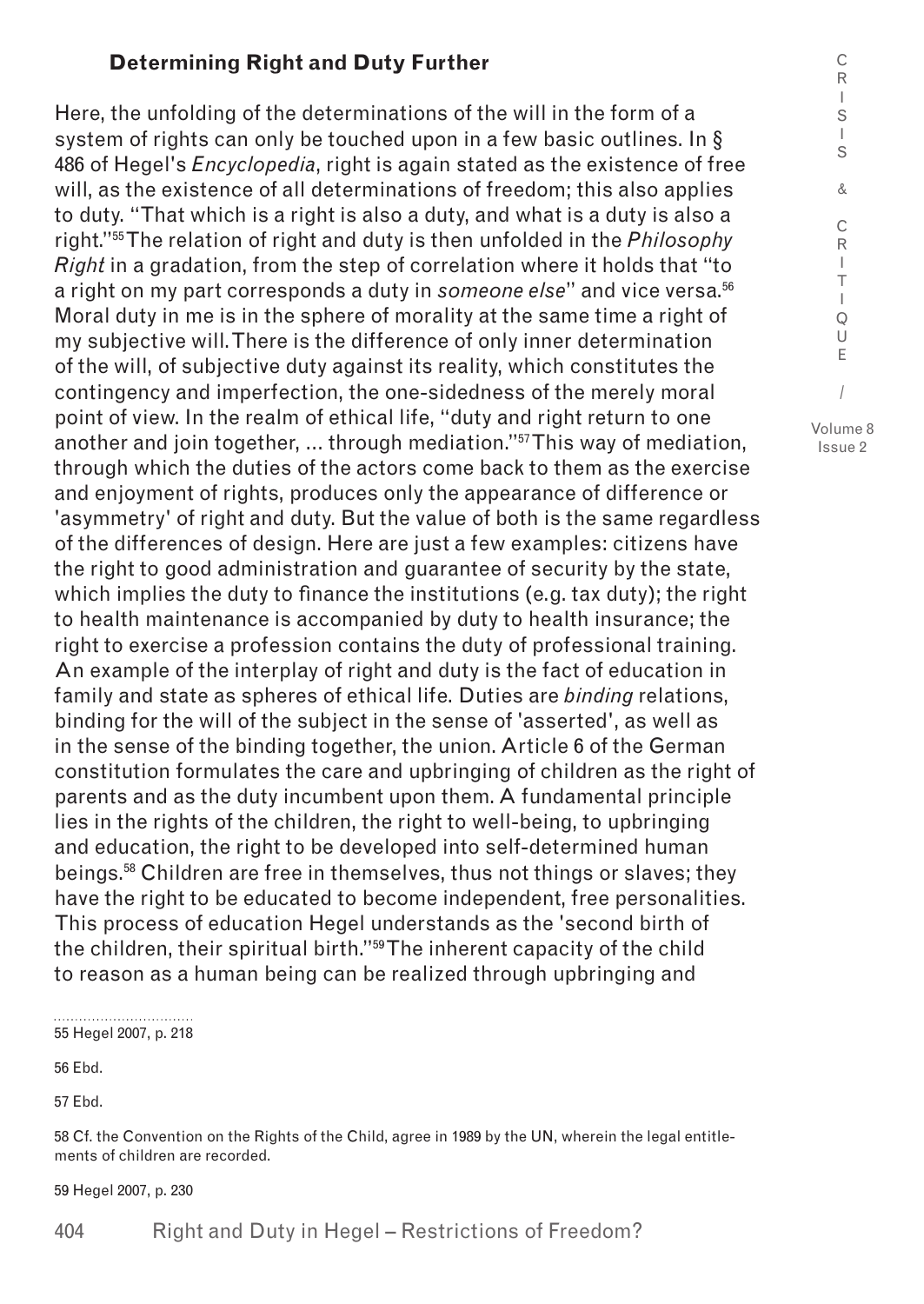education. The rights are connected with the duties of the children, the school duty, the duty on observance of the rules of the school, the acceptance of knowledge. The will of the child is still massively influenced by natural inclinations, the will is not yet the fully reasonable one, insofar as there is not yet sufficient insight whether an action is good or evil. Education is thus regarded as a *second, legitimate* coercion against the original constitution of the child's will, which must be seen and shaped not as a restriction of their freedom, but as a restriction of the arbitrariness of inclinations and mere pleasure, as a way to the *liberation* of their will, a way to gain independence and self-determination. This also includes the *coercion to the universal*, which is to be evaluated as not repressive. One basis is, for example, the *authority* of knowledge. For the education to an independent personality, the personality itself must be able to act *against* the authority of the given, to test the authority of the knowledge offered to it, otherwise no self-confident new subject of the will can emerge. The corresponding rights of the legal guardians are inseparably connected with their duties, the guarantee of the well-being, of upbringing and education. At the same time, limitations must be placed on the possible arbitrariness of the guardians. Children are not objects of oppression, violence, abuse. In these cases, the deprivation of parental authority can take place, as a second coercion against the inhuman first constraint of subjugation of the child.

Insofar as deniers of the Corona pandemic take their children to demonstrations where the rules for maintaining health are not observed, they are in breach of their duties, since they are knowingly endangering the children's health. In the state's action against such neglect of educational duties lies one of the state's institutional rights vis-à-vis those bound together in an educational community, the safeguarding of upbringing and education, for example by means of enforcing compulsory schooling as a second coercion against the possible arbitrariness of *parents and children*. At the same time, the state has the duty to organize and ensure adequate public-school education for *all* children, to guarantee the realization of the rights of children and parents - a criterion for a modern state. The guardians [*Erziehungsberechtigten*] could also be called (duty-)guardians [*Erziehungspflichtige*], and the school-age children [*Schulpflichtigen*] could also be called school-age beneficiaries [*Schulberechtigte*]. All these rights and duties in the educational process are about limiting arbitrariness, about enabling, and developing freedom, not about limiting it.

#### **The State as Limitation of Freedom?**

Views often encountered today imply that state laws and rules would restrict my free actions. The market fundamentalist slogan 'We need

S & C R I T I Q U E / Volume 8

C R  $\mathbf{I}$ S I

Issue 2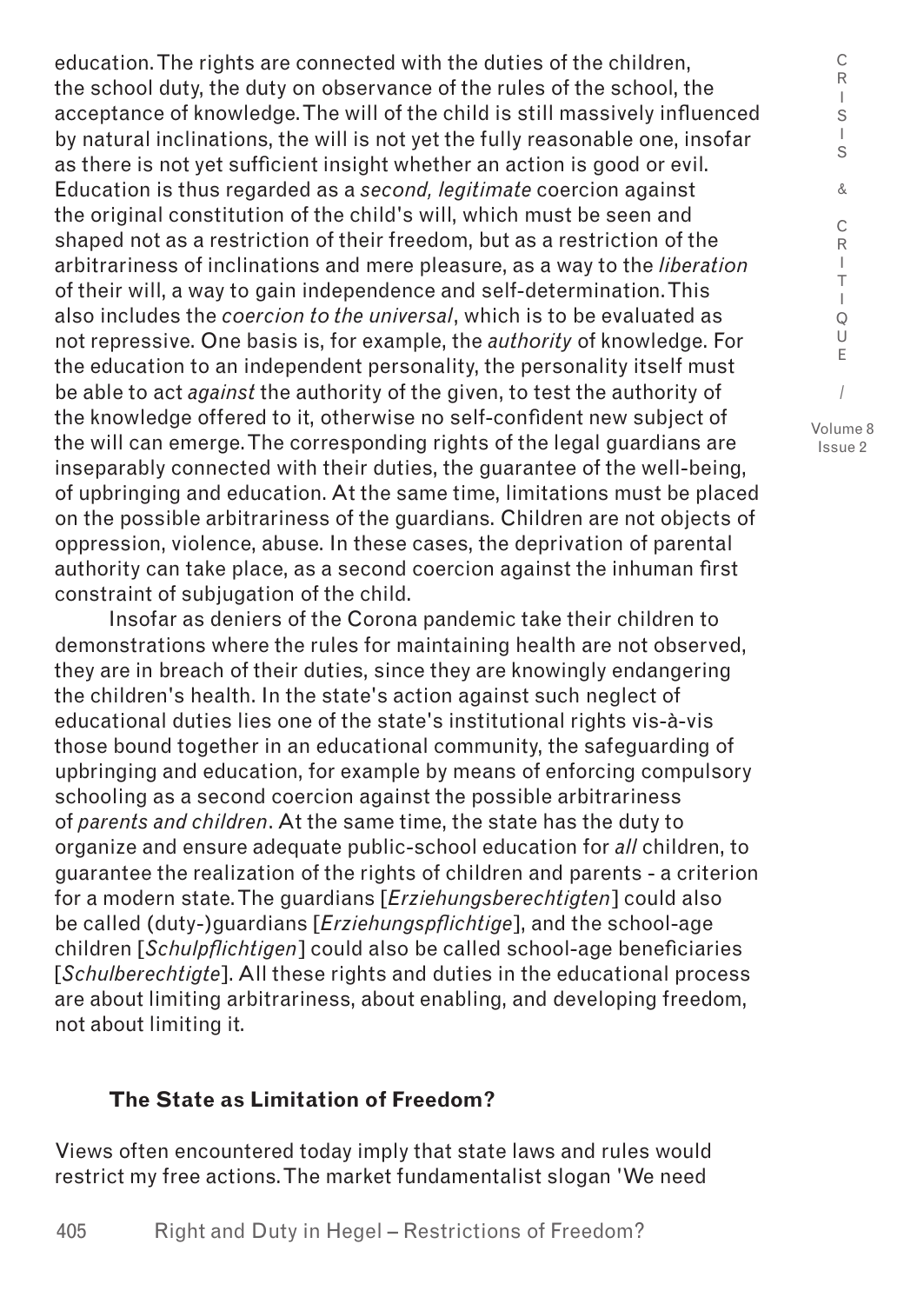less state' implies: 'We need less reason'. This remains dangerous for a political culture of freedom; it promotes a kind of disenchantment with the state and an opposition to it: the state appears as a legal restrainer of freedom, proceeding with repression. This can create a distancing and turning away of citizens from the task of sensibly shaping their community affairs. It is asserted that "everyone must *limit* her freedom in relation to the others and the state is the condition of this mutual limitation and the laws are these limitations."60 But in such a claim freedom is reduced to contingent convenience and arbitrariness. But precisely the latter is to be limited. "The state is no limitation of freedom, through the limitation of the natural will man ought to be free."61 The state must thus be understood and organized as form of self-determination, in the shape of a self-given coercion to a second degree against the inacceptable first coercion of arbitrariness. To follow self-given and rational laws and to be in this other with myself is what makes the selfdetermination and the political freedom of the citizen. Hegel identifies in the state a coming-together that is justified in knowledge and reason, the citizens as rational subjects of the will are themselves the liveliness, activity, reality of the state, the state is their *universal* life. The state is for Hegel firstly *every citizen in its status as citizen*, in its being-citizen, its being-citoyen.<sup>62</sup> Secondly, the state is a formation of different institutions, that must guarantee the freedom of *all particular individuals*. Here emerges a complex, multi-connected web of mediated unities of rights and duties.

According to Hegel, it is infinitely important and the high art with regard to the formation of modern free statehood that the *duties of the state* and *the rights of the citizens* as well as the *rights of the state* and the *duties of the citizens* are appropriately determined, justified by thought and rationality.63 The criterion for the *rationality* thereof lies in the warranty and guarantee of freedom of *all* particular individuals in the modern state, something that includes the justice and the combination of social and state of right, of natural and social sustainability. All existing states must be measured according to this.

\*\*\*

60 Ibid.. § 539.

................................

Society and its political formation is the condition in which the right has its actuality; what has to be limited and sacrificed is just the arbitrariness and violence of the state of injustice. Despotic regimes

61 Hoppe 2005, p. 233. 62 Cf. On this Vieweg 2012, especially pp. 350-365. 63 Cf. Hegel 2008, p. 235.

R  $\mathbf{I}$ S I S & C R I T  $\mathbf{I}$ Q U E / Volume 8 Issue 2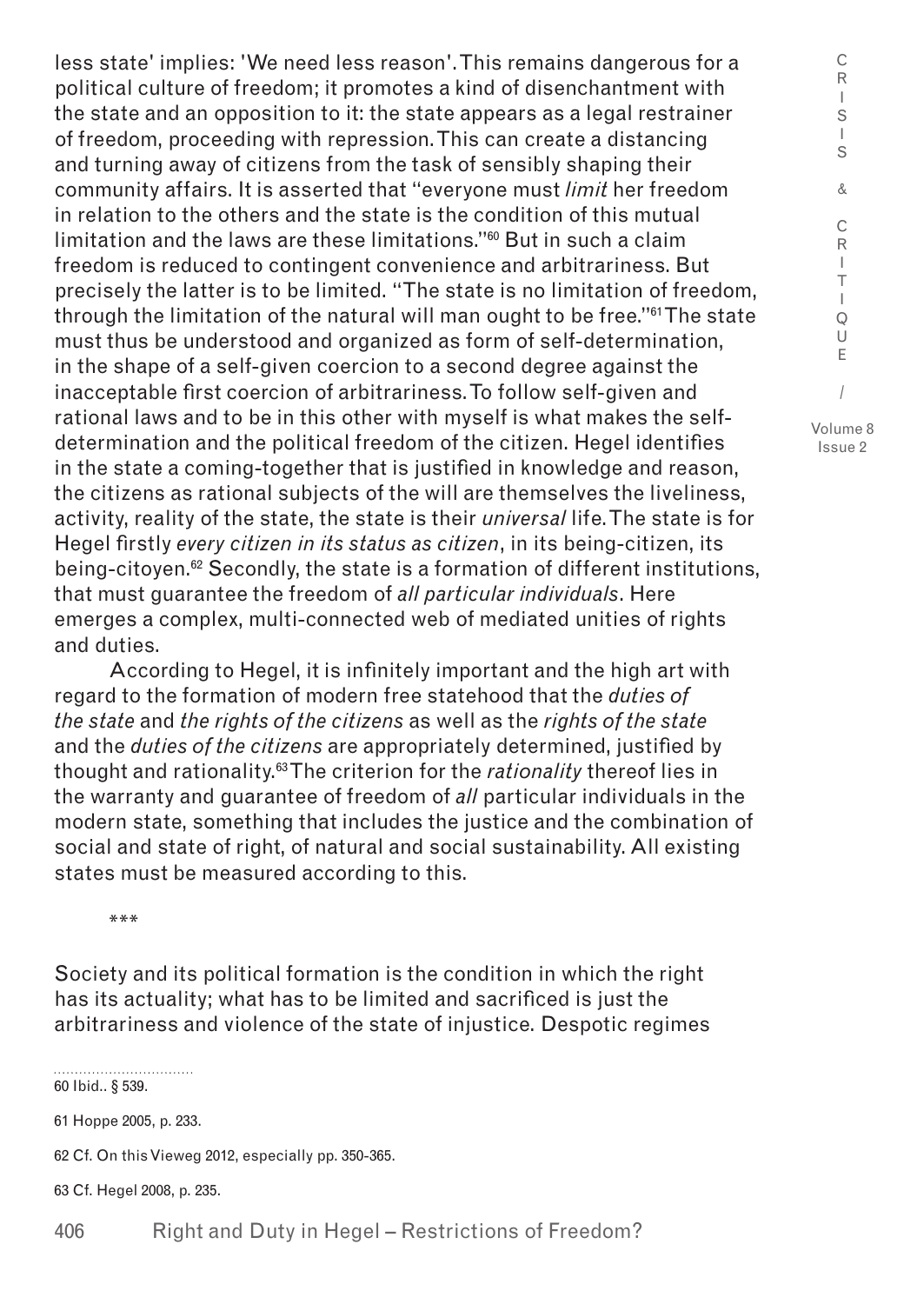and dictatorships limit freedom, such that we can talk enabling laws and *arbitrary domination*. The *rationally* formed state that is founded upon the *right of reason* limits the mere convenience and arbitrariness, this is how it can count as a state of freedom. But if in the existing state the populist neglect of right and knowledge, the termination of democratic consensus is rampant, then we fall back into a *new form of the state of nature* – into a *bellum omnium contra omnes*, for example in the shape of civil wars. It is not right based on conceptual thought or the rationally formed state that limits or endangers freedom, but the neglect of knowledge and the reduction of freedom to arbitrariness. The thoughtless convenience and and discretion, the untested assuming and mere asserting can lead into the stupidocracy, into the dictatorship of unreason and the despotism of pseudo-education. As 'vaccinations' for the immunization against this virus stands reflection, knowledge and education at our disposition.

Volume 8 Issue 2

C R  $\mathbf{I}$ S  $\mathbf{I}$ S & C R I T  $\mathbf{I}$ Q U E /

Translated by Frank Ruda